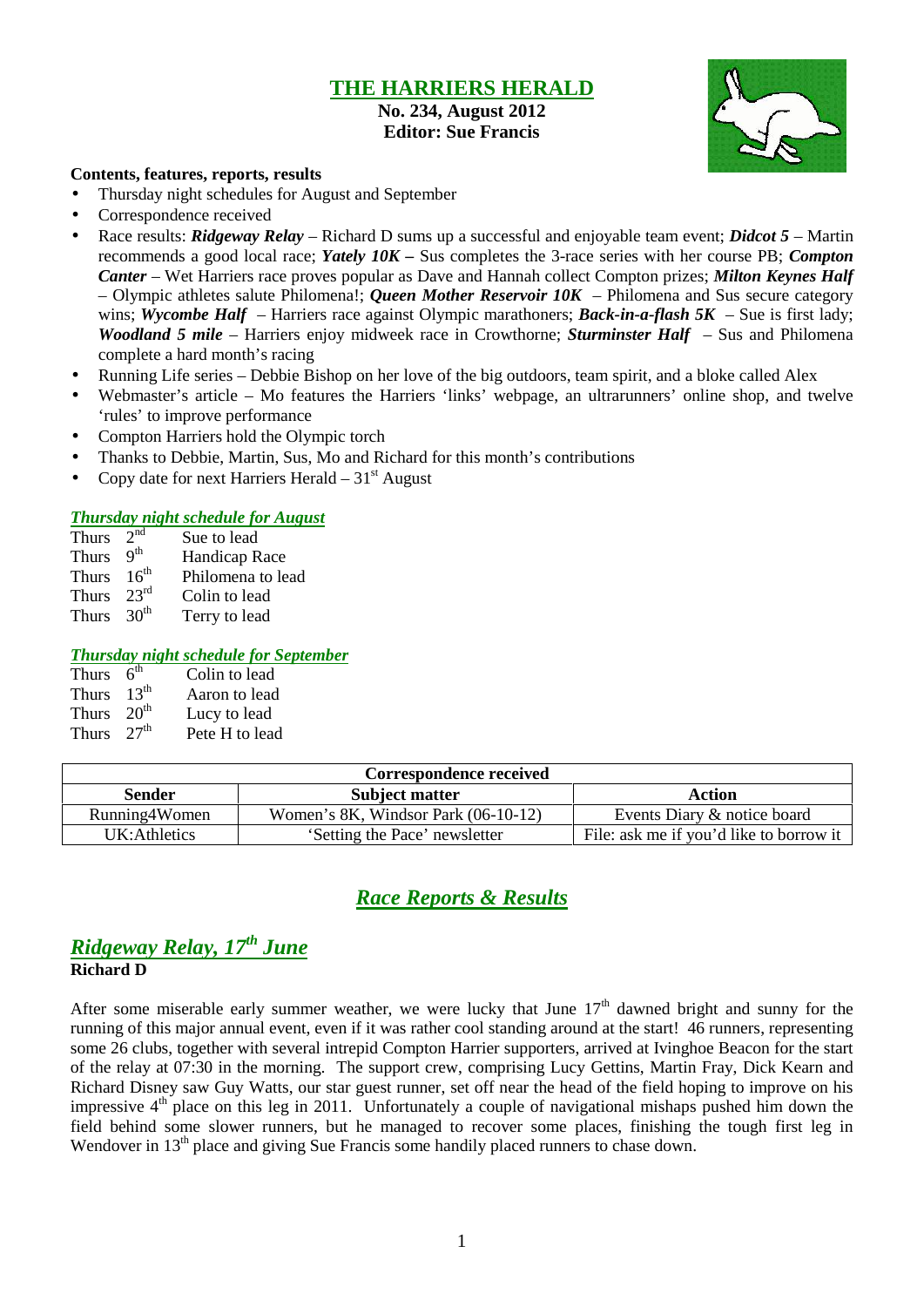Sue duly obliged, running a fine leg and improving the club position to  $7<sup>th</sup>$  place by the time she handed over to Lucy Gettins at Whiteleaf, outside Princes Risborough. By this time Mo Francis had joined the supporting cast, which Sue duly joined once she had managed to track down Mo after finishing her leg!

Despite a sore foot, Lucy ran steadily over the undulating  $3<sup>rd</sup>$  leg and handed over to Debbie Bishop at Lewknor in 9<sup>th</sup> place for the relatively short but tough leg up to Swyncombe Church. This was Debbie's first experience of the Ridgeway Relay and, encouraged at several points along the leg, she pushed on strongly over the hilly final section to hand over to Lee Jones in  $12<sup>th</sup>$  place for the long  $5<sup>th</sup>$  leg down to South Stoke.

Despite feeling a bit 'under the weather' Lee ran a brave leg on the tricky downhill section along Grim's Ditch to the Thames, and then alongside it to South Stoke handing over to Terry Bartholomew in  $14<sup>th</sup>$  place outside a crowded 'Perch and Pike' pub. Lee arrived there at 12:59:47, just under the 13:00 cut-off time. Finishing after this time would have meant the  $7<sup>th</sup>$  leg runner, Colin Price, starting in a mass start on Bury Down at 14:00.

Terry also ran a brave leg, feeling the effects of a previous injury shortly after passing through Goring and before the difficult long uphill section to the top of the Downs by West Ilsley. Colin took over from Terry in  $15<sup>th</sup>$  place on Bury Down during the hottest part of the day and, running for the first time in the Relay, did very well to have maintained 15<sup>th</sup> position when he passed over to Richard Disney at Sparsholt Firs. Richard was lucky to have several slower runners from the mass start ahead of him to keep him going on the  $8<sup>th</sup>$  leg past White Horse Hill to Charlbury Hill, encouraged at several points by Mo and Sue, and handed over to Martin having moved up one overall place to  $14<sup>th</sup>$ .

Martin, running the tough and long  $9<sup>th</sup>$  leg up to Barbury Castle, passed several mass start runners and moved up one more overall place to 13<sup>th</sup>. Pete Oliphant, starting in the second mass start of the day and encouraged by a mass of supporters outside Manton Stables, brought the team home in a very creditable 14<sup>th</sup> place.

Although running a slightly slower time than in 2011, probably due to some muddy patches after the recent rains which made for slower going, the overall finishing position of the team was an improvement from the  $16<sup>th</sup>$ position achieved in 2011. The team of supporters and several of the team who made it to the finish line duly celebrated together, with a well-earned meal in Marlborough before returning home. I would like to thank everyone who took part in the race and the many supporters of this event. Let's look forward to another enjoyable event in 2013.

# *Didcot 5, 1st July*

## **Martin**

Lucy bumped into Kim Pike early on Saturday morning and was reminded that the Didcot 5 was the following day. For one reason or another, this race had always clashed with other activities, but not this time, so we duly pitched up and handed over our entry fees and a few Canter flyers. The race starts and finishes in a large playing field adjacent to the Didcot football club, which incidentally also happens to be adjacent to Meena's gaff (but she was nowhere to be seen). For those wanting a sharpener, this is a great 5 miler to have a go at. The route twists and turns around the Ladygrove estate, taking advantage of an extensive network of cycle tracks and footpaths. It's well marshalled and well supported by the road running fraternity. So there are plenty of opportunities to satisfy your competitive urges.

| <b>Steve Naylor</b>                | 25:00(1 <sup>st</sup> )  |
|------------------------------------|--------------------------|
| Emma Bridge (1 <sup>st</sup> lady) | 30:15(17 <sup>th</sup> ) |
| Martin                             | 31:11(26 <sup>th</sup> ) |
| Lucy $(1st V45)$                   | 36:15(63 <sup>rd</sup> ) |
| Last athlete home                  | 58:35                    |
| Number of finishers                | 134                      |

# *Yately 10K series (race 2, 4th July; race 3, 1st August)*

# **Sus**

Doing the  $2<sup>nd</sup>$  race out of 3 I thought I would give it a good smash, knowing I had a relaxed attitude at the  $1<sup>st</sup>$  race. Wearing some very light racer shoes, I thought it would be a walk in the park but I was over 20 seconds slower finishing in 41:21! You do try to find an answer and, looking at the results and comparing with other runners who had done the first race in the series, it seemed to be not only me who was slower, which in a selfish way made me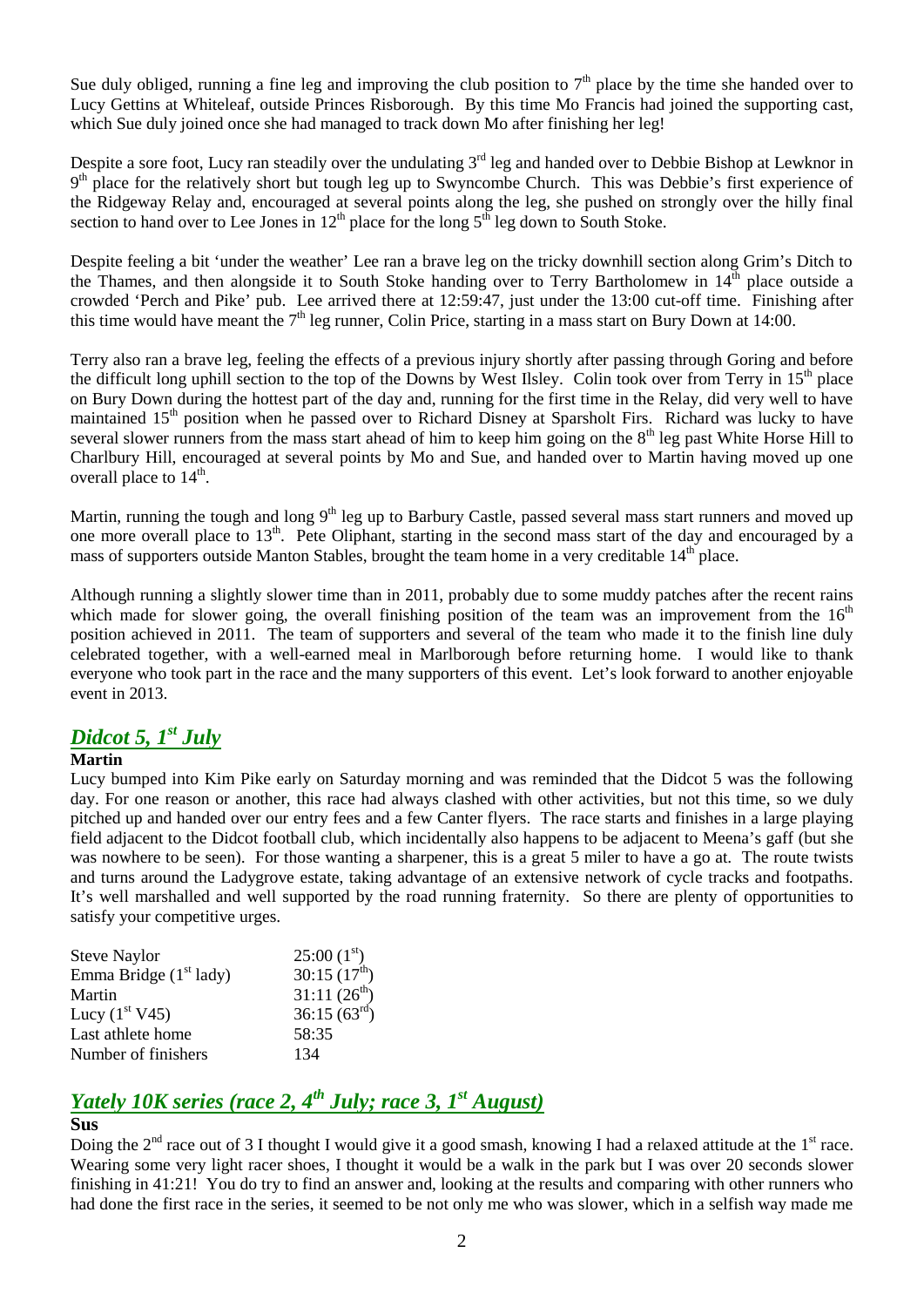feel better so it must have been something in the air?! The final race of the series, a relaxed attitude, the light shoes and some decent weather seemed to do the trick; a course pb was in the bag; 40:56, so only with a few seconds, but a pb is a pb!

# *Compton Canter, 7th July* **Martin**

Lucy and I would just like to say thank you to one and all for helping out with the Compton Canter which, in keeping with other topical stories, turned out to be the wettest Compton Canter in living memory. Nevertheless, the 63 hardy souls that toed the line seemed to have enjoyed splashing about in the mud. We also managed to give six juniors a Royal ducking, roll on next year.

A full set of results, plus photos are on Compton Harriers website

Guy Watts  $34:27(1^{st})$ <br>Jessica Franklin (1<sup>st</sup> lady)  $37:30(5^{th})$ Jessica Franklin (1<sup>st</sup> lady)<br>Dave Anderson (11<sup>th</sup>) Fay Dellimore  $(31<sup>st</sup>)$  48:27 (Compton Harriers) Last home  $1:23:23(63^{rd})$ 

40:25 - First local man (Compton Harrier) Hannah Fox  $(21<sup>st</sup>)$  45:06 First local lady (and former Harrier)





Race winners Jess and Guy Above: celebrating their victories Below: leading the pack at the start

# *NSPCC Milton Keynes half marathon, 8th July*

## **Sus**

Not only could this race boast two runners from Compton Harriers but also Olympic marathon runners from Mongolia who, during our warm up, saluted Phil with a big smile which made me all jealous. Needless to say they smashed the course record with minutes; 1<sup>st</sup> Man, Ser-Od Bat-Ochid (Ziggy) Mongolia 1:04:42, 1<sup>st</sup> Lady, Christina Muir 1:19:28, 3rd Lady Sus 1:29:13, Phil crossed the line in 1:45:44. 1478 finished the race.

# *Wycombe half marathon, 15th July*

## **Sus**

Spotting a friendly rival at the start who always beats me at the Yately 10K (well she probably doesn't know me!) I thought the chances were slim for a good finishing position, but I set her as my target! In the first mile there is a long steep hill and I overtook her which felt good but also a bit nerve racking, and rightly so - just before a 5K sign she overtook me but only to turn left down the 10k route option which gave me a sigh of relief - now I could concentrate on the other ladies. I thought I'd finally caught up with one but it turned out to be a man (I think I should go to Spec Savers). I never saw any other ladies but no wonder - the first lady was Claire Hallissey (who finished in 1:16:01), an Olympic marathon runner who also finished as first Brit in the London Marathon 2012. The second lady was Erika Olivera (1:18:41) an Olympic marathon runner from Chile - looking her up I read that she has 5 children, maybe that is the way forward! I eventually finished as  $4<sup>th</sup>$  lady in 1:29:04. Phil crossed the line in 1:46:03. 1<sup>st</sup> Man home was Anuradha Cooray from Vale of Aylesbury in 1:07:02. 609 finished the half marathon.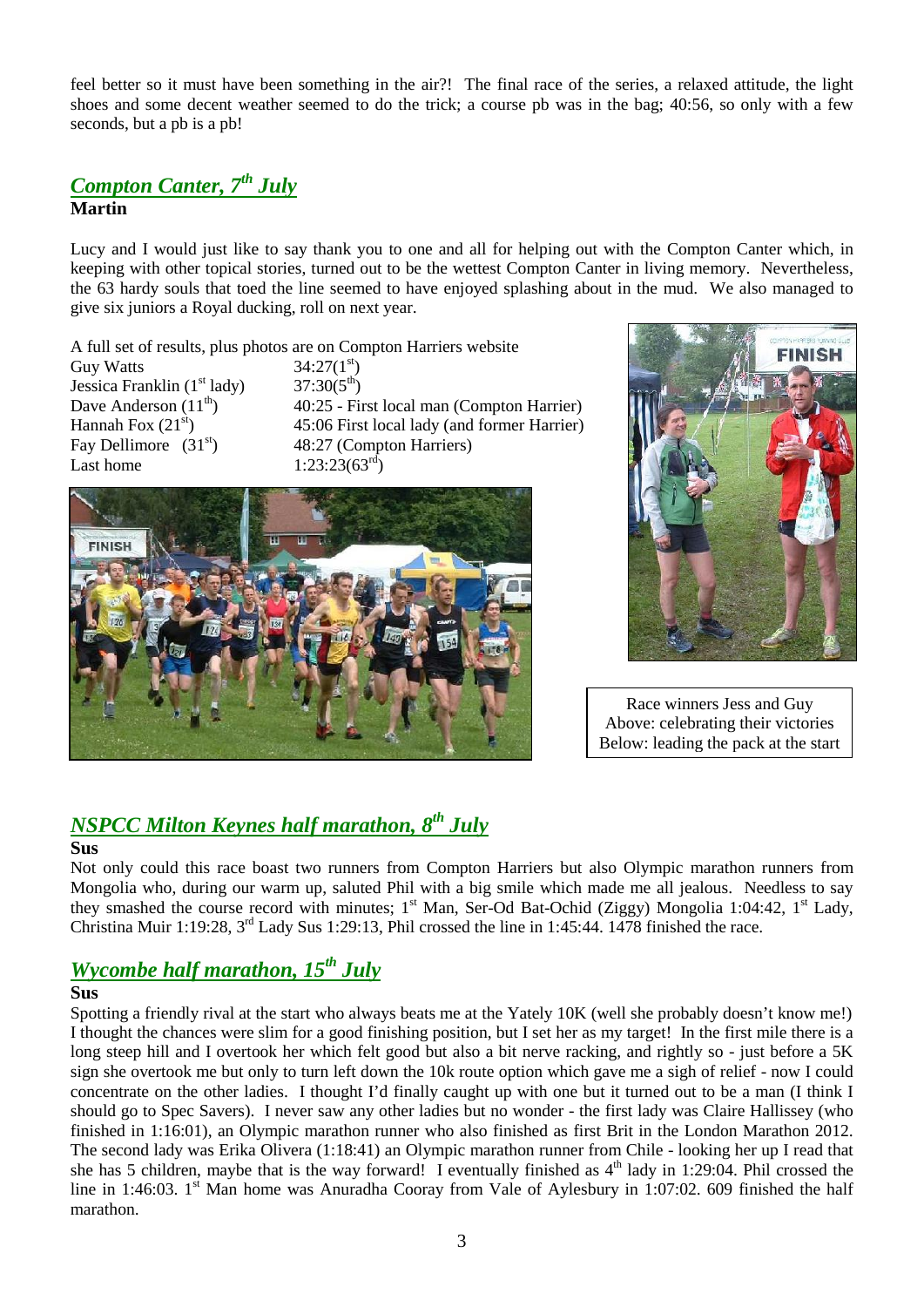# *Queen Mother Reservoir 10K, 17th July*

### **Sus**

The last race out of a series of 3, organized by Purple Patch, the route is flat but very exposed and on grass/gravel. It is two laps around Queen Mothers Reservoir with Windsor Castle in the background, well organized and definitely one I would do again next year. First Man was Chris Bradfield (Datchet Dashers 34:31), 1<sup>st</sup> lady Sus  $(41:05)$ , Phil finished as  $1<sup>st</sup>$  lady over 50 in 47:24. 100 runners dedicated their Tuesday evening to do the run.

# *Back-in-a-flash 5K, 25th July*

Sue competed in the final race of this 3-race midweek 5K series at Coate Water Country Park, Swindon, on an oppressively hot evening. She was first lady home (but only just!) in 20:42.

# *Woodland 5, Crowthorne, 25th July (race 3 of 3)*

#### **Sus**

This was just going to be an easy run as the temperature did not invite you to do anything at all! But having a mental prison institute next to the start line spurred Phil and me on to finish as quickly as possible despite the heat! I finished in 37:52 ( $3<sup>rd</sup>$  lady) and Phil crossed the line in 42:40. First man was Thomas Stevens and  $1<sup>st</sup>$  lady was Ellie Barnes in 36:19. 142 finished. It is very cheap to enter - £7, or all 3 races for £18. You do not get anything other than water at the finish and in the race description it says the distance is 5 miles and a bit. But despite that, it still attracted over 140 runners on a Wednesday evening.

# *Sturminster Half Marathon, 29th July*

Sus was  $1<sup>st</sup>$  lady in 1:27:26, and Philomena finished in 1:40:28. First home was Steven Way in 1:09:10, and there were 410 finishers.

# *Running Life Series no. 15* **Debbie Bishop**

Well my running life is not quite substantive enough to cover 15 pages (barely one in fact, I had to bulk out with other stories), nevertheless here it is: Running is something I really enjoy (most of the time i.e. not the Oxford XC Wittenham Clumps race!) but have never taken particularly seriously - Colin asks me most weeks if I've signed up to any events and typically I have little to tell him! Although he never ceases in his encouragement, thanks Colin : ) So, thinking about why I like running, I think it's the team spirit in group runs and events, and personal determination that generally motivate me but, more than anything, I love being outdoors in the countryside. Standing up on a hillside with a beautiful view (despite having reached physical maximum heart rate on the way up) is just simply relaxing. It's a liberating feeling, like you are on top of life for a while, a place away from the humdrum where you can clear your mind. My love of the outdoors probably stems from spending almost every childhood holiday camping in Wales or Cornwall, although my brothers and I didn't necessarily appreciate being dragged on the many long walks involved at the time. Keen to keep us occupied (more to counter the moaning) Dad would often run ahead and make an ad hoc treasure hunt along the route. Interpreting the riddle-type clues written on scraps of tissue from Dad's pocket (nice!), to finally come across the treasure in a tree branch (usually a Werthers Original or slightly crushed stick of Kit Kat) was great fun and definitely helped to keep us going.

Although not many, I have entered a few running events in the last few years. Annually all the girls in my extended family, supported by our respective HABs, meet in Bristol to run the Race for Life. I've also been in a couple of teams doing crazy challenge events like the Mudman dualthon and Grim Challenge, which were most definitely muddy and grim - particularly because I tripped and fell full body into a freezing pool of muddy water in front of a highly entertained group of spectators! The Oxford Mail XC league was the first series I entered and it was a great experience with the unwavering support and camaraderie of the Compton Harriers, and the 'have a go' atmosphere in general. This also made the recent Ridgeway Relay a brilliant and really enjoyable event. I hope to enter both again next year. Then there's the Goring and Thames 10k's, Reading half marathon and other Harriers events like the Boundary Run and Compton Relay, all good and gratifying in their own way.

Looking back on my running life, I can see that I went through a number of phases of regularly running, and these mainly coincided with having to get fit for other events. When I was a  $6<sup>th</sup>$  former at Theale Green I took part in a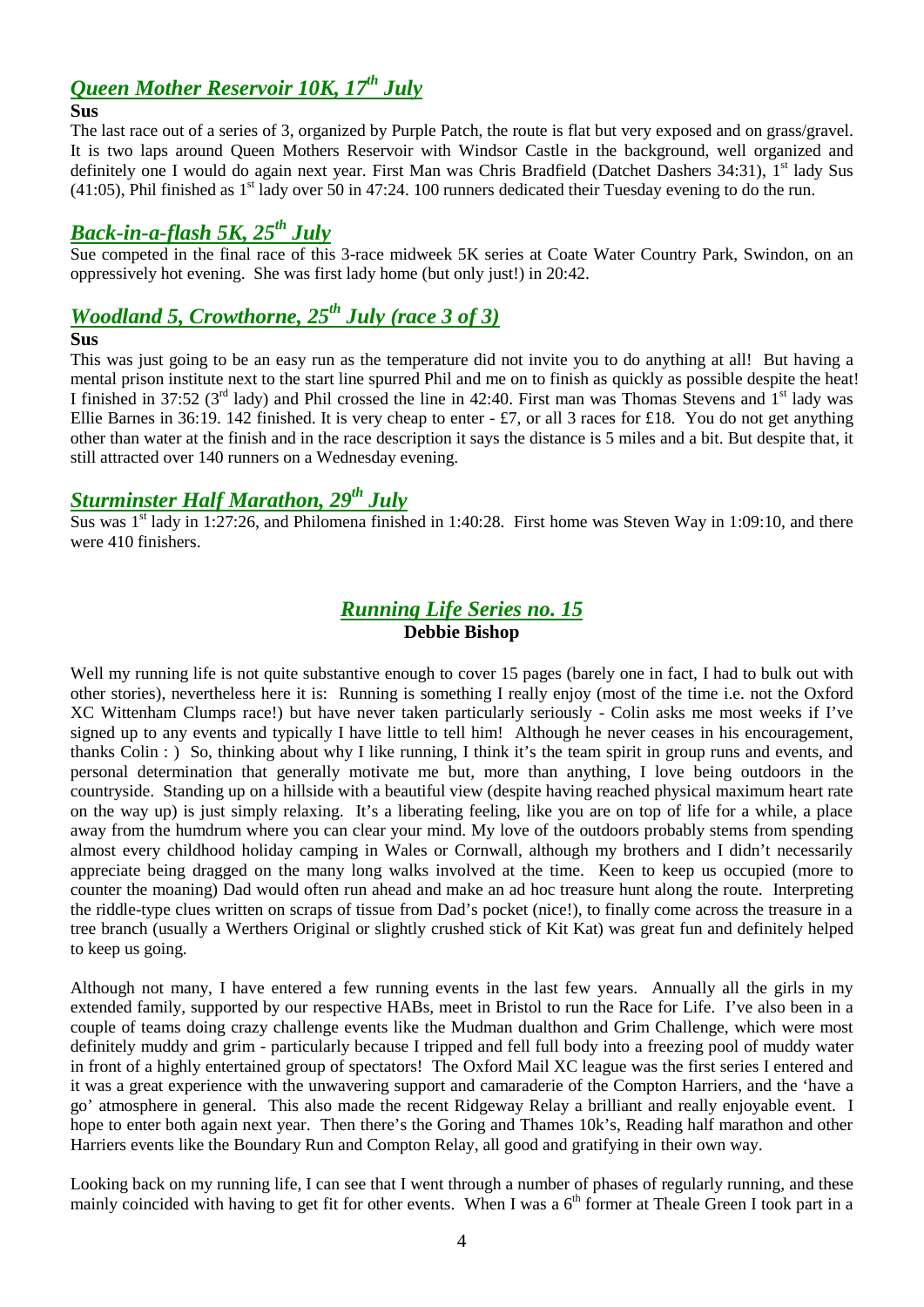trek through the Atlas Mountains to climb Mount Toubkal. Along with circuit training and a few hiking trips in Wales, I mainly ran on the local flood plains and along by the Kennet and Avon canal in West Reading to get fit for this (hmm no hills now I think about it!). In addition I had a routine of doing press-ups and burpees etc. as prep for a week of 'beasting' in PT at Sandhurst Military Academy when I was contemplating trying out as an Officer – I loved the PT (and the Officers!) but wasn't sure about the military career.

During a gap year before starting university I regularly ran and did yoga (the frequent requirement to contain laughter was a great workout in itself, as inevitably someone would parp when doing headstands or snore during the relaxation session). Anyhow this was in preparation for traveling with a friend to eastern and southern Africa where, shortly after arriving, we found some local guides and two other Brits to trek with up Mount Kilimanjaro. Despite being reasonably fit at the time, the extremely poor weather  $(-15^{\circ}C)$  blizzard) coupled with the altitude made this a really tough climb and, by the time we summitted at sunrise to a superb view, what I remember most was just wanting to sleep. When at university I walked everywhere (mainly because I was too tight to pay the bus fare), ran and circuit trained to get fit for the Tour Du Mont Blanc. Shortly after that I got shin splints and had to take a break from running and other impact activities. The feeling like my lower legs were going to snap when I did a squat lasted for months. Since then I've maintained, but probably not improved, my fitness through varying activities such as playing badminton, going to the gym, cycling, doing yoga and of course running. So it seems I am most motivated to exercise regularly when I've got something to aim for which suggests only one thing, I should enter more running events!

Although not the best example of a peak physical performer, I've always had an interest in healthy living and always been an active sort, walking to places (and on a number of occasions to school) instead of or if I'd missed the bus, taking the stairs instead of the lift, carrying an overflowing shopping basket instead of using a trolley, parking in the farthest away car park space etc. For my final year undergraduate project I used data collected whilst on the Tour Du Mont Blanc to determine the energy expenditure of mountain walking. This involved running to near exhaustion on a treadmill while hooked up to a heart rate monitor and a bag to collect the expired air. This was used to create an oxygen consumption vs. heart rate equation for each participant so that energy expenditure could be calculated from heart rate data recorded throughout the trip. To cut a long story short, and if anyone's interested, in summary I estimated that with an average backpack mass of 14.6 kg and hiking a mountainous route of 100 miles over 7 days, the average individual energy expenditure was 13.5 MJ per day (~3200 kcal per day) - approximately half that of a typical Tour De France cyclist to put it in to context!

It was also through running to get fit for the Tour du Mont Blanc that I got to know Alex. Having not yet discovered the best local routes in Oxford, Alex offered to take me out (following a few beverages at a student house/squaller party). Only later did I realise that, although a much better runner than me, it wasn't the sport he really loved. In fact his friends told me he didn't even run that often and his main motivation at the time had been me ; ) Luckily it turned out that we had more in common than our tentative running connection as 6 years later here we still are! During that time Alex also introduced me to the world of mountain biking and spent considerable time taking me out to 'train me up'. I think I am one of those whose bravery far exceeds skill, hence the multiple scars on my legs (the most prominent being courtesy of the rocks on a trail named La Mesa in the Montes de Malaga). Although with Alex's fast track training technique (i.e. keep up, man up and try it), within a couple of years I am apparently now of an acceptable standard to ride out with the boys!

Despite growing up in Reading, going to school in Theale and even living in Goring at one point, I had no idea Compton Harriers existed until I sat down one evening in early 2011 and googled local running clubs. I'd recently moved (again!) to Hermitage and quit a gym membership. I wasn't sure what to expect really as I'd not run with a proper club before. I therefore emailed an enquiry trying to suggest that I wasn't a super duper runner (so you wouldn't be disappointed when I couldn't keep up) but also that I was good enough to run a few miles (so you wouldn't think I was completely hopeless); I went with a vague 'currently I'm an average sort of runner with room to improve' and that I'd recently completed the Reading half marathon. Joyfully Mo wrote back the next day inviting me to just turn up, and that you were looking forward to meeting me. I'm so glad I did, you were all so welcoming and keen for new members no matter what running standard, and now I feel pretty sad that, since I've had to move yet again, I won't be able to come to the runs much anymore. So I'll take this opportunity to say thanks for being such a great and friendly club, and for the excellent runs and events I've had the pleasure to be part of. I hope to still get to a few Thursday runs and other weekend events - we'll see how the uni course timetable works out…. I won't say goodbye yet as happily you've still got to put up with me for another few weeks! : )

#### *Next month: Colin Price*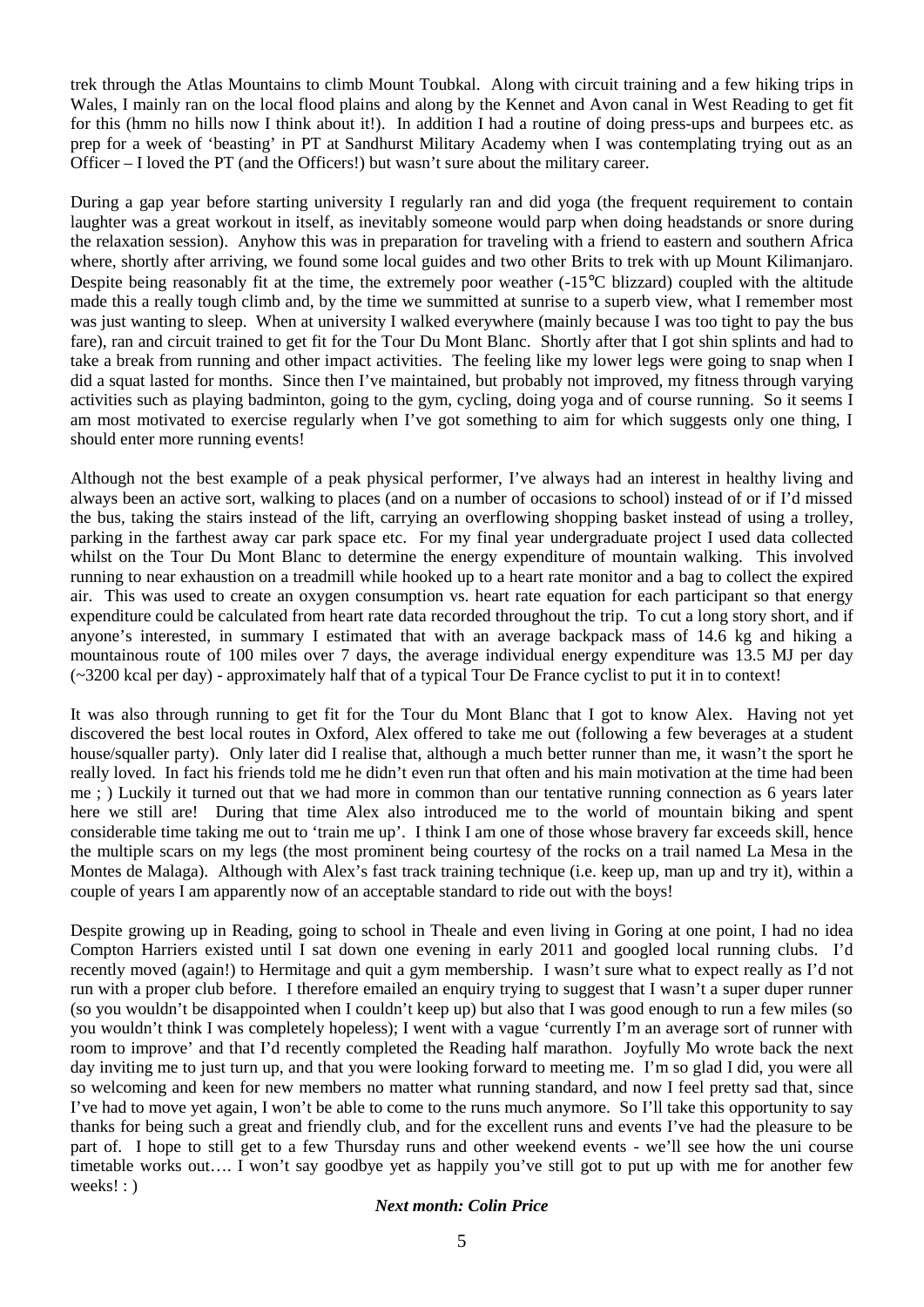# *Website update… http://www.comptonharriers.org.uk* **Mo**

## *Links of interest this month:*

For this month links, I suggest following the 'Links' page on the Harriers' website which I have recently updated. Several links no longer worked as websites have closed and others needed updating. During the process, I was reminded that many of these interesting and useful links are well worth checking out again. I have also added another link under the 'Running Resources' heading, following a request from Keith Godden who already has a link to ULTRAmarathonRunning.com under the 'Event Finder' heading. Keith recently advised that he has now opened a 'little niche online store' with gear for ultra distance runners at http://www.ULTRAmarathonRunningStore.com and, as we have several ultra runners at the club, he thought there may be some interest. The plan is to keep adding ultra-specific products that UK ultra runners will appreciate.

## *This month's article continues on a similar theme to July's article on training:*

The suggestion is that you will experience an improvement in performance by incorporating the following set of rules into your training programmes:

## 1. **Begin Slowly**

Even if you are in good condition, you must let your body strengthen and adapt before you attack it with intense training. This rule will especially apply to your daily training runs. Should your workout call for speed work or a moderate intensity run, start out at an easy pace and allow your body to warm up first. When racing, you should start at a pace that is slightly slower than your goal pace. Most athletes perform best when they run "negative splits", which means running the second half of the race faster than the first. If you begin at a pace that is too fast, you will not be able to finish strongly.

## 2. **Train Your Mind**

With any sport or fitness programme, there are challenges that you must prepare yourself for mentally. Use positive thinking and imagery to toughen your mind for the challenge ahead. The difference between those who succeed and those who fail is the ability to overcome the mental blocks and negative thoughts that sabotage success. Before you can overcome the physical challenges, you must overcome the mental challenges.

## 3. **Train Consistently**

It is better to exercise a little all of the time than to exercise infrequently. To be successful, exercise needs to become a habit and part of everyday life. Running, or any other form of daily exercise, starts to become more of a daily habit after the first couple of months training. Try to force yourself to do some exercise everyday; even a short walk if necessary. Eventually, you will even feel as if you are missing something if you don't get your daily run in. Without consistency, fitness gains happen slowly and loss of fitness happens quickly. If you stop training for a couple of weeks, you will lose the fitness gains of a full month. If you stop running for a couple of months, you will lose almost all of your fitness gains. Even during your rest periods, you should run on a consistent basis at a low intensity.

## 4. **Don't Have a Strict Daily Schedule**

With the variables of weather, work and social schedules, health and stress levels, a daily schedule is almost impossible to keep. With a weekly schedule you can fit each workout and rest day in where it suits you best. With a more informal weekly schedule, you can move workouts around and still meet your training goals for the week.

## 5. **Set Goals**

If you just train aimlessly with no real goal in mind, you will soon lose interest, so you should set both short and long-term goals. With set goals, your workout will take on new meaning and you will have a reason to go out and exercise. For beginners, possible goals could include completing a 5 km race, increasing the distance you can run, weight loss, or general health and fitness gains. An experienced runner may set goals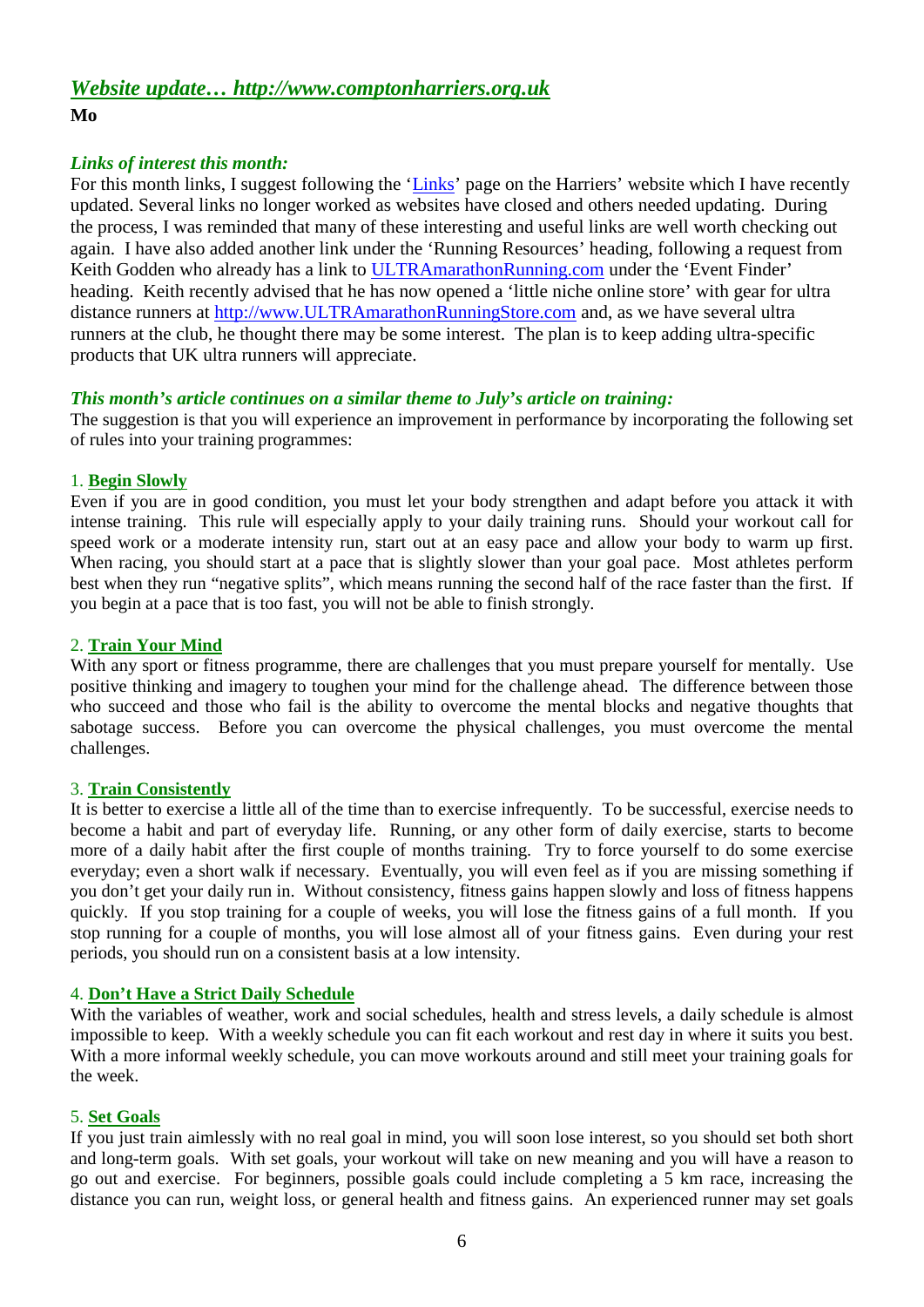such as finishing a marathon, improving race performance or using a specific local race as a target. It's much easier to follow a training program when your workouts have a purpose.

## 6. **Alternate between Hard and Easy Days**

If you have a hard workout on one day, either work out easy on the next day or even take the day off. Your muscles and connective tissue will recover and grow stronger on the easy days. If you stress your muscles intensely every day, they will never have a chance to recover and grow stronger. Too much high intensity training will also lead to burnout, injury and illness.

### 7. **Train Specifically for an Event**

The training requirements for each distance are very different so you won't be able to reach your peak at both the 5 km and the marathon at the same time. You must train specifically for each distance. If your goal is to run a marathon, you should tailor your training specifically for the marathon. Running should dominate your training, but cross training such as cycling and swimming can also benefit as it strengthens some muscles that are not used extensively in running. This will help keep your body's muscles in balance and avoid injury. For running, the most frequent form of cross training should be strength training as it will take care of any possible muscle imbalances.

### 8. **Follow a Varied Training Schedule**

The schedule needs to allow for periods of rest, easy runs, strength and speed. The important thing to remember is that you will gain no benefit by running at the same intensity all of the time. Too much speed work or high intensity training will lead to burnout or injury. Too many easy runs will result in a lower level of fitness and poor race performance.

### 9. **Listen to Your Body**

Weather, illness, time of day, stress level and time of last meal will all affect your body's ability to perform. There will be days when you have a difficult speed workout planned and you just do not feel up to it. You may feel lethargic, tired and be suffering with sore muscles … this is your body telling you it needs rest. On days such as this, just do an easy run or rest completely. Listen to your body and you will avoid injury and make maximum fitness gains.

#### 10. **Cross train**

Always add strength training to your routine; strong muscles will help support your joints and assist your connective tissue. Most running injuries are caused by weak, tight or imbalanced muscles, so it is essential to follow an established strength training programme to strengthen the muscles used in running and improve your overall strength levels. Strength training will greatly improve performance in road races. On easy or rest days, try a different type of exercise such as swimming, cycling and walking. This will help develop muscles that are not used in your primary running activity. Be sure not to exercise at an intense level on rest days. The purpose of rest days is to provide your body with the time it needs to recover and strengthen so, if you cross train at an intense level, your muscles will not get the opportunity to recover.

### 11. **Quality Not Quantity**

Train smartly; it is the quality of your training that matters, not the quantity. Excessive mileage can result in overtraining, burnout and injury. The mileage required to maximize performance will vary according to the distance you are training for and your current ability level.

#### 12. **Educate Yourself**

Researchers are continually making new discoveries in the fields of running and fitness. Some of these new findings will make previous training methods obsolete and will uncover new ways of training. Make a habit of checking running publications and web sites to keep up with the latest ideas.

#### *Forthcoming Local Events – see Website Events Calendar for full Listing*